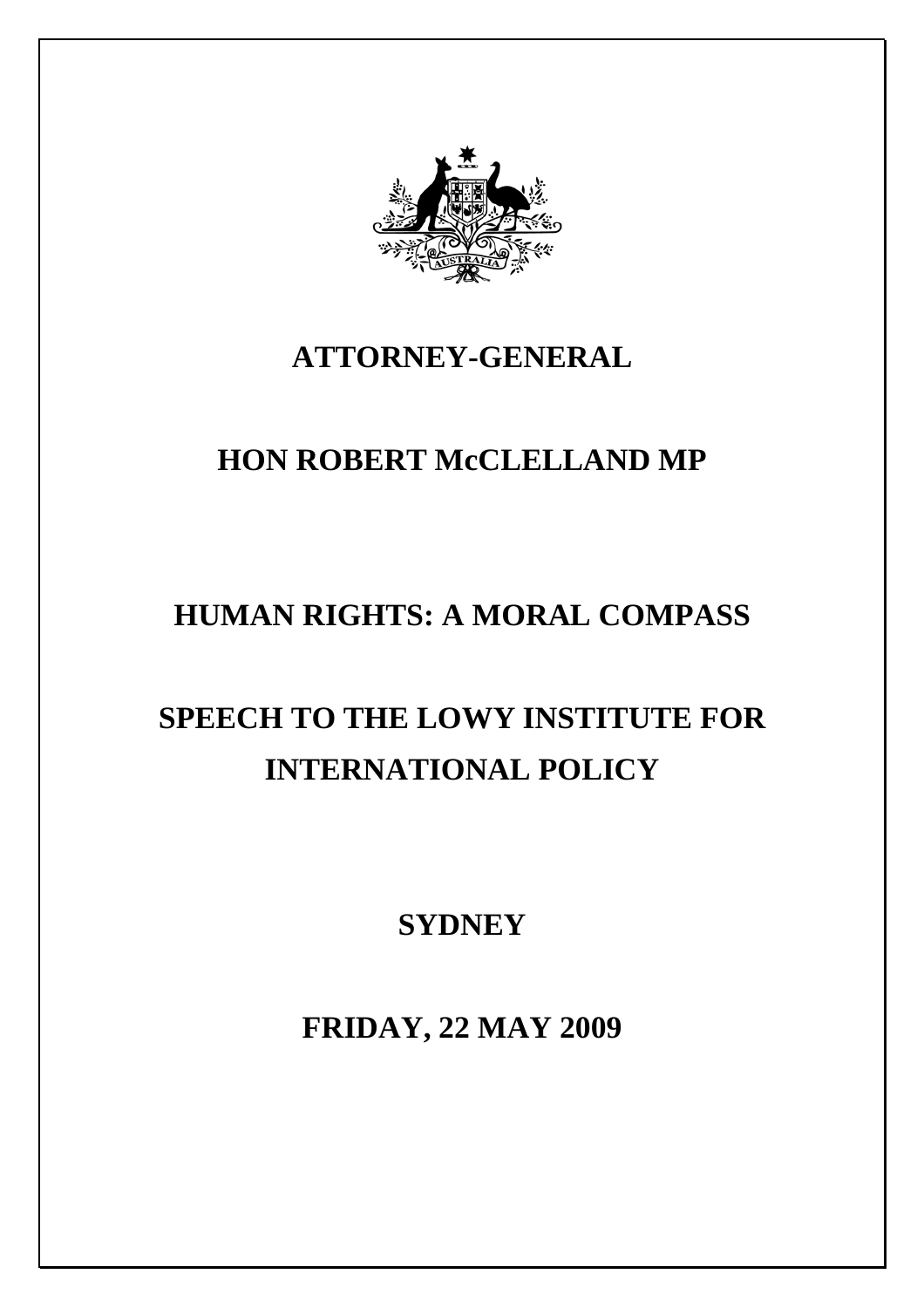First, may I acknowledge the traditional owners of the land we meet on – and pay my respects to their elders, both past and present.

At the outset can I acknowledge the distinguished service of Allan Gyngell who is retiring as the Director of the Lowy Institute to become Director at the Office of National Assessments (ONA).

Can I also congratulate Professor Michael Wesley on his appointment as Allan's successor.

Allan has made an outstanding contribution. Unquestionably, his drive and leadership have made the Lowy Institute one of Australia's preeminent international policy think tanks focussing, among other things, on issues of national and international security.

So why then do I intend to talk to you today about an important issue of human rights? Because respect for fundamental human rights and security are inter-related.

The modern international human rights framework was born out of the atrocities and devastation of World War II.

In 1941, US President Truman and British Prime Minister Churchill met on a US battleship in the mid-Atlantic and mapped their vision of the principles on which they would base their hopes for a better future for the world.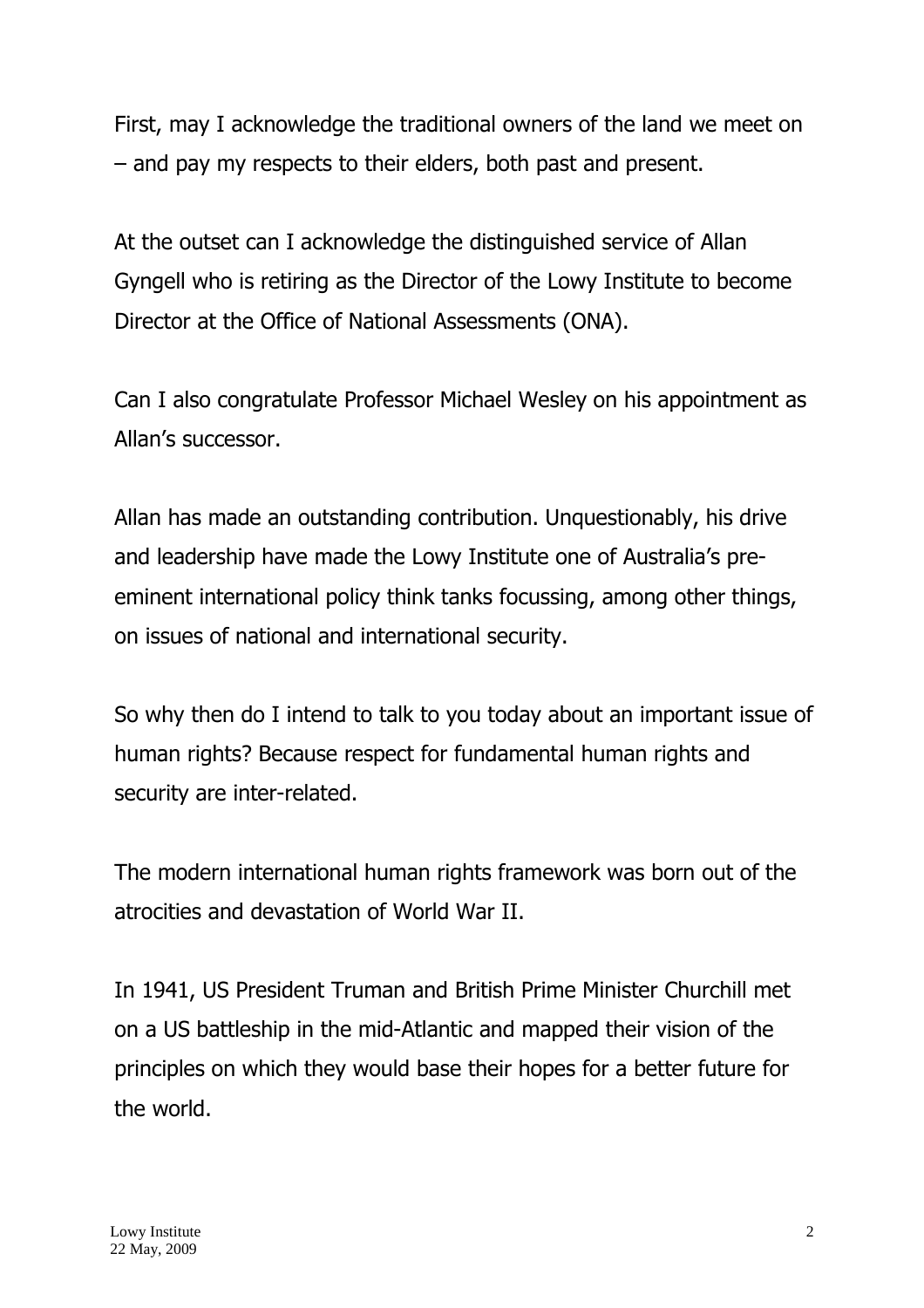Among those principles, they agreed they would respect the right of all people to choose the government under which they live and the right of all people to live their lives in freedom from fear and want.1

These principles were not forgotten.

After the war the international community recognised that the failure to protect basic rights and values had contributed to the war and its devastation. The international community also recognised that the protection and promotion of human rights would be fundamental to peace.

The creation of the United Nations in 1945 provided a new forum for this dialogue between nations.

As pledged in the Charter, the United Nations reaffirmed

"the faith in the dignity and worth of the human person, in the equal rights of men and women and of nations large and small".*2*

In 1948, under the presidency of the Hon H.V. 'Doc' Evatt, the United Nations General Assembly adopted the Universal Declaration of Human Rights.

The Declaration remains today an inspiring proclamation of human values.

<sup>&</sup>lt;sup>1</sup> Joint Statement by President Roosevelt and Prime Minister Churchill, 14 August 1941 (known as the 'Atlantic Charter').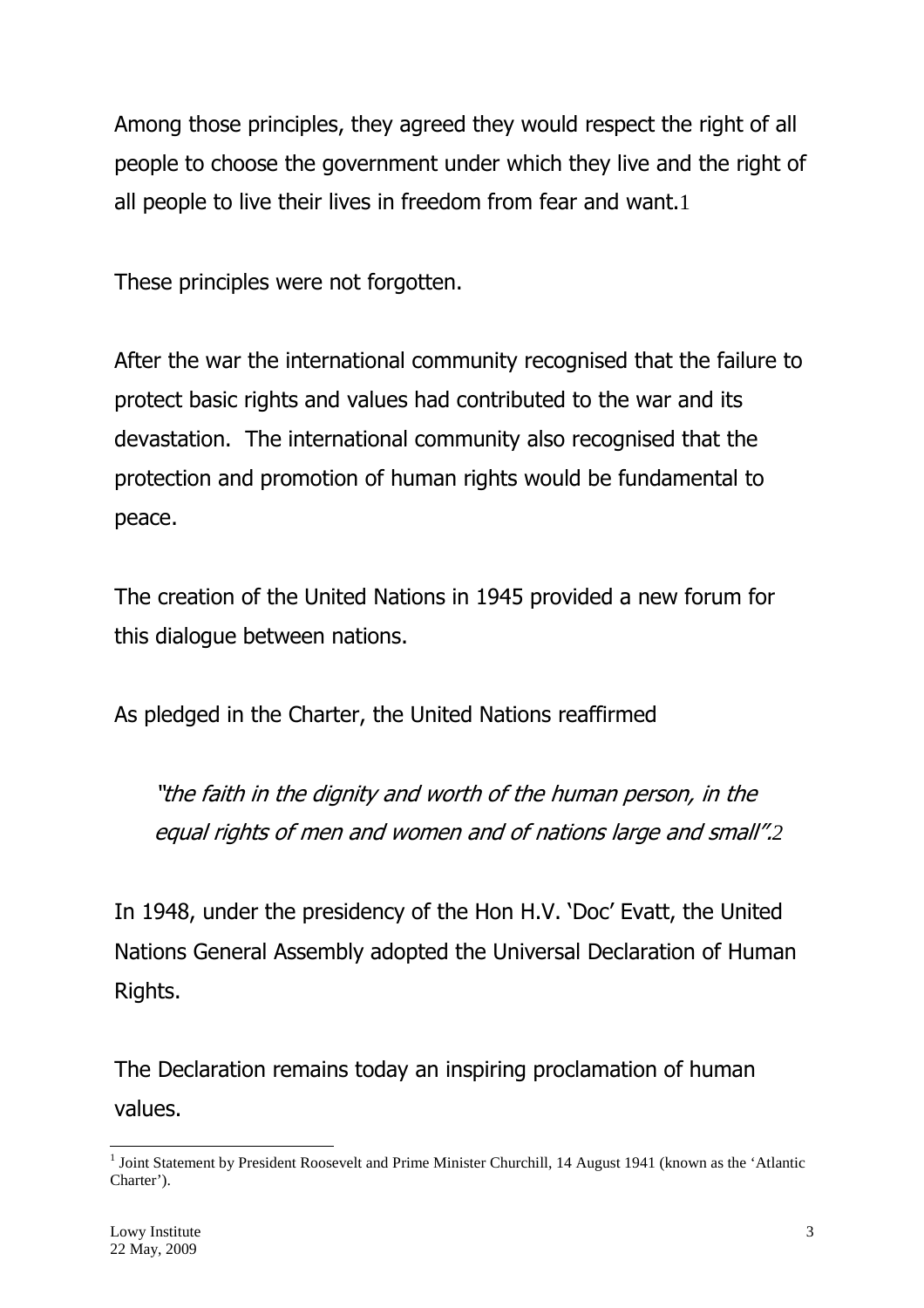Since the Declaration was adopted, the international community has agreed upon and adopted a set of comprehensive human rights conventions which together uphold the dignity and rights of all peoples.

These core human rights reflect shared human values and constitute what I may call a 'common conscience' of people everywhere. Human rights are more than a set of legal obligations—they reflect core moral values.

And these moral values should guide governments both in how they treat their own citizens and in how they treat other nations.

As former President Truman said in New York at the laying of the United Nations Building cornerstone in 1949:3

"The member nations have learned from bitter experience that regard for human rights is indispensable to political, economic and social progress. They have learned that disregard of human rights is the beginning of tyranny and, too often, the beginning of war."

While I consider that the international desire to recognise and protect fundamental human rights was heightened as a result of the events of World War II – a war between State actors – recognising these core moral principles is just as important in addressing the modern security threat, including acts of terrorism.

<sup>&</sup>lt;sup>2</sup> Charter of the United Nations, preamble.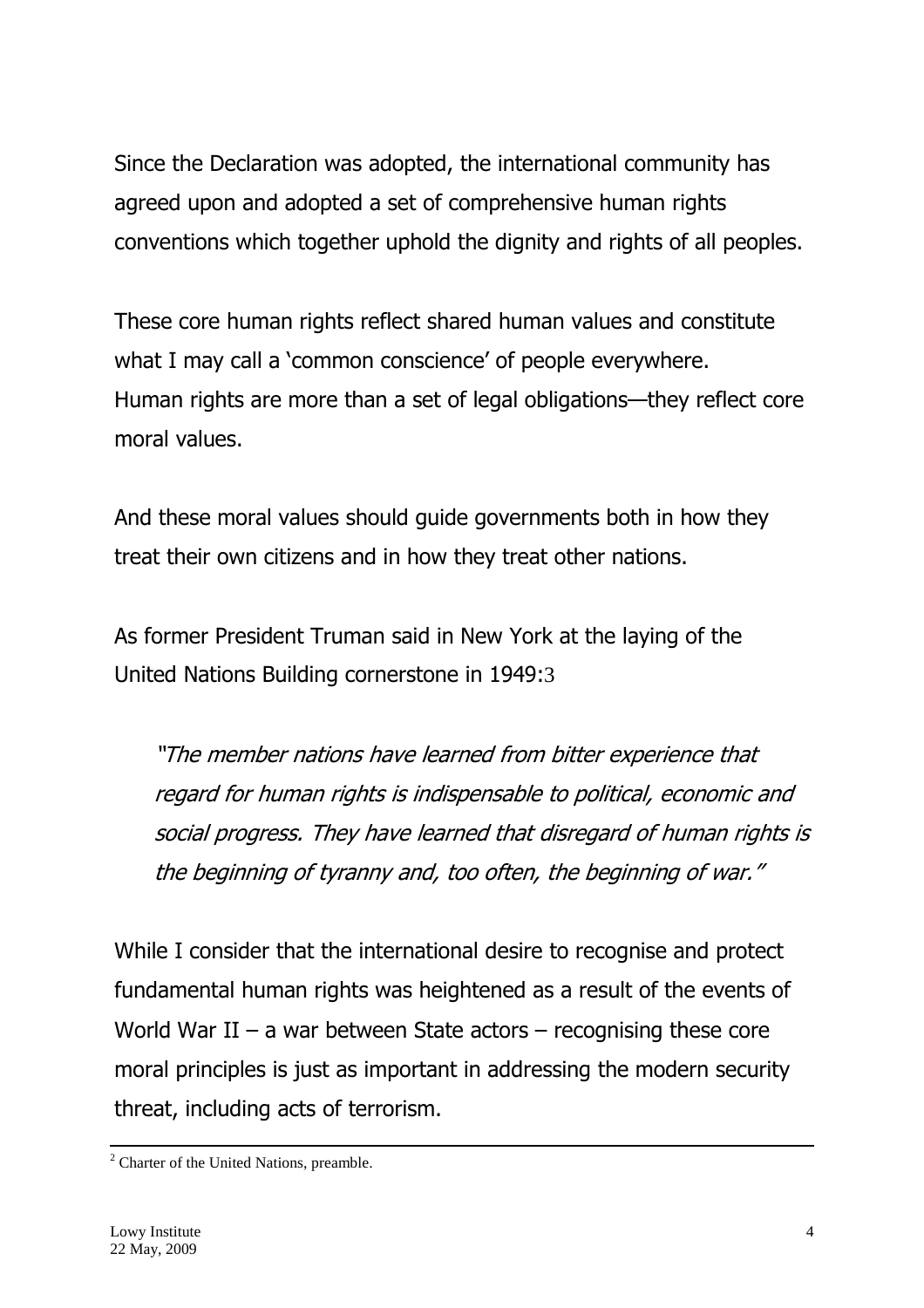We must establish a moral counterpoint to the immorality of terrorism which constitutes ruthless violence against innocent civilians as the target of choice.

The late UN High Commissioner for Human Rights and Special Representative for Iraq, Sergio Vieira de Mello, when addressing the UN Counter Terrorism Committee in 2002 said:4

"the best - the only - strategy to isolate and defeat terrorism is by respecting human rights, fostering social justice, enhancing democracy and upholding the primacy of the rule of law."

Maintaining a vibrant and functioning democracy underpinned by the rule of law  $-$  in all its concepts  $-$  is in my view unquestionably our major strength in the present and the long term fight against terrorism.

#### **Convention Against Torture**

The prohibition of torture is one of those core, universal human rights which forms part of the common conscience of humanity.

The prohibition on torture has been recognised as a 'jus cogens' norm of international law.

 $3$  President Truman, Address in New York City at the Cornerstone Laying of the United Nations Building, 24 October 1949.

<sup>&</sup>lt;sup>4</sup> High Commissioner Sergio Vieira de Mello, statement to the Counter-Terrorism Committee of the United Nations Security Council, 21 October 2002.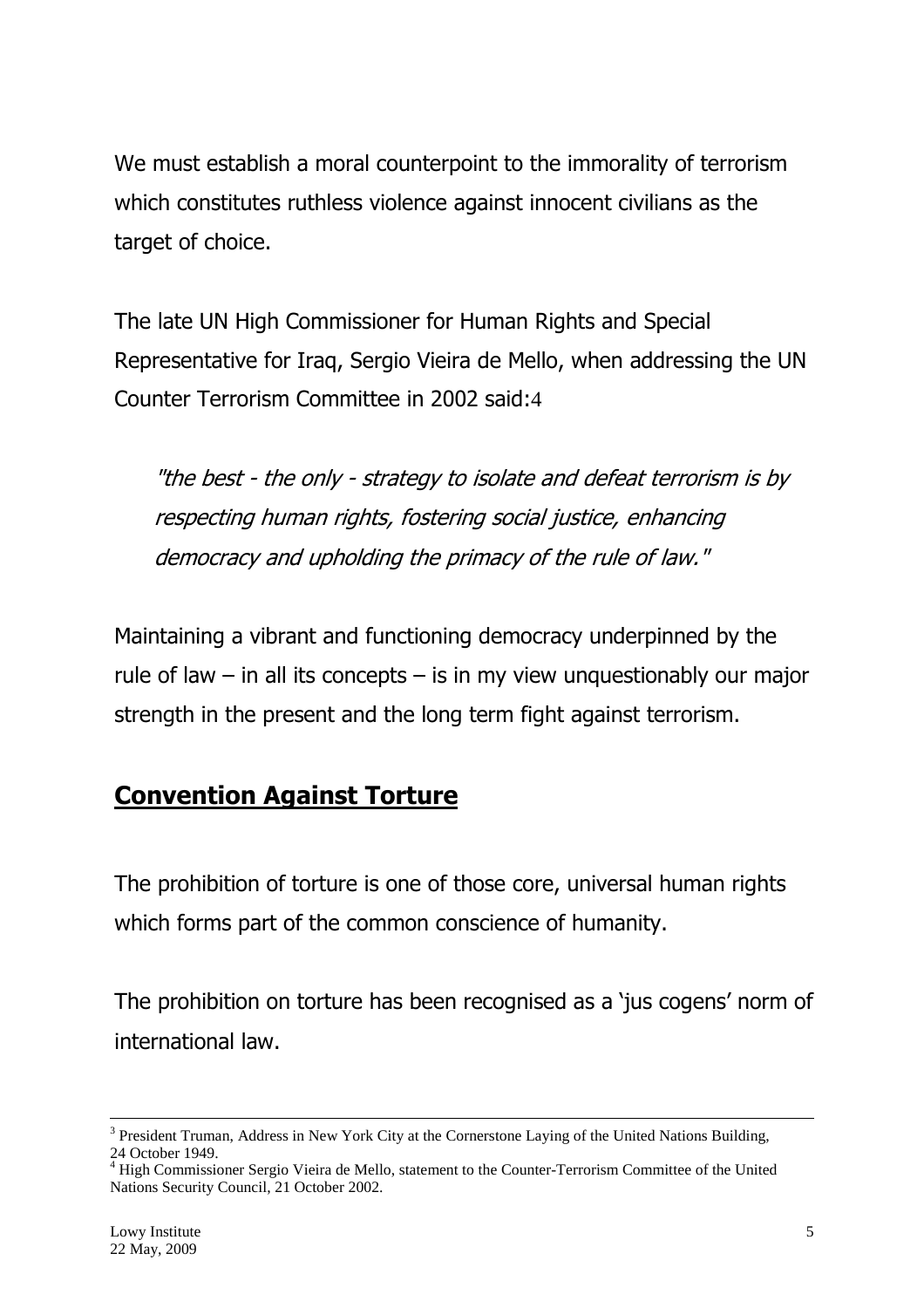It is a rule which may not be set aside in any circumstances.

Torture is prohibited in the International Covenant on Civil and Political Rights and in the United Nations Convention against Torture and Other Cruel, Inhuman or Degrading Treatment or Punishment.

As stated in the Convention against Torture:5

"No exceptional circumstances whatsoever, whether a state of war or a threat of war, internal political instability, or any other public emergency, may be invoked as a justification of torture."

Nothing justifies torture - and nothing justifies a State's use of it.

Under the leadership of the Hawke Labor Government, Australia became a party to the Convention against Torture in 1989.

Becoming a party to the Convention demonstrated Australia's stance against torture. It sent a clear message to the international community that we view torture as deplorable wherever and whenever it occurs.

#### **Changing Environment**

Much has changed since Australia became a party to the Torture Convention in 1989.

<sup>5</sup> *Convention against Torture and Other Cruel, Inhuman or Degrading Treatment or Punishment*, adopted and opened for signature, ratification and accession by General Assembly resolution 39/46 of 10 December 1984, entry into force 26 June 1987, Article 2(3).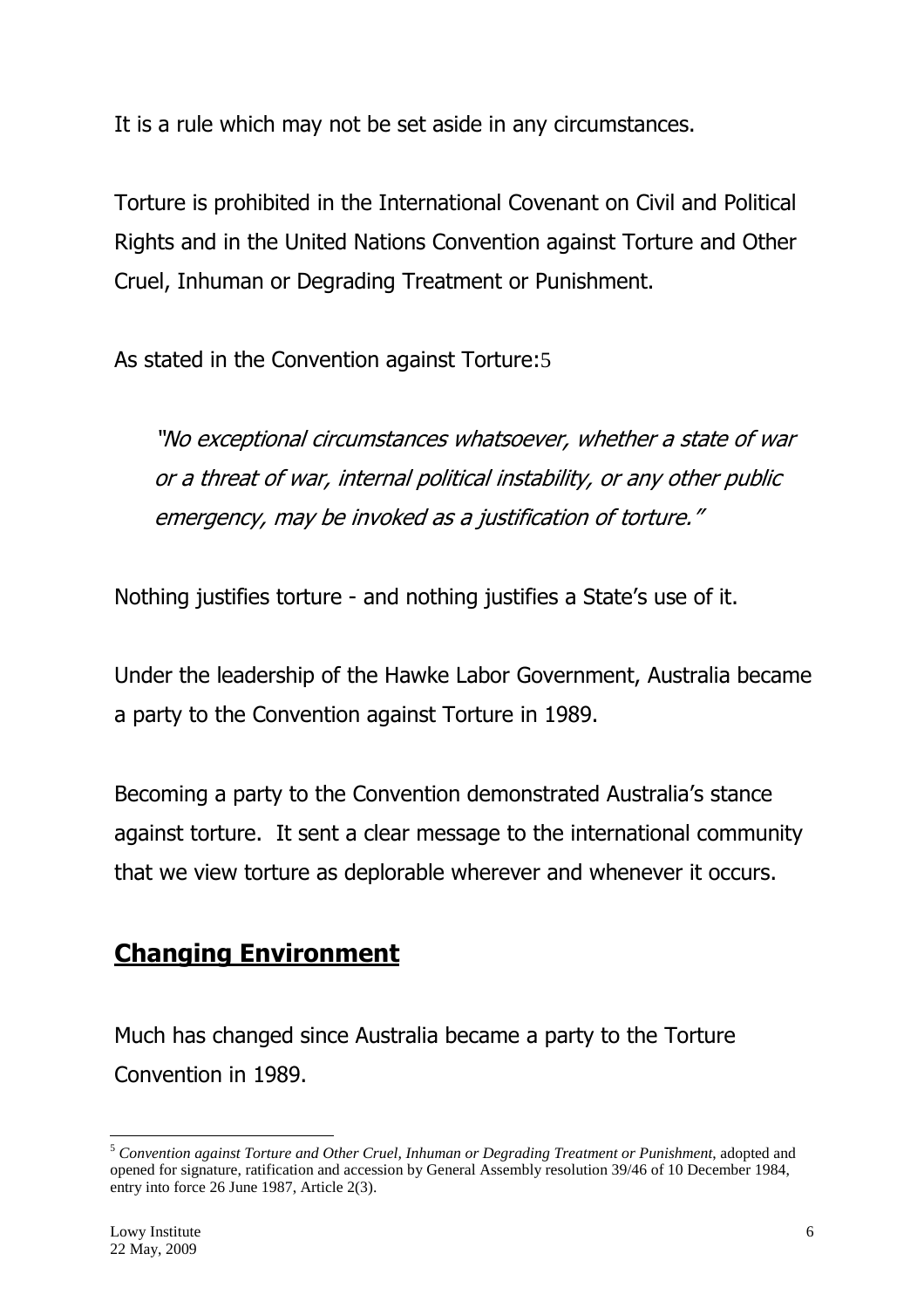Not least, the international community has faced the challenges of combating a resurgent threat of terrorism since the attacks of 11 September 2001.

Indeed, President Obama said in a press conference marking his 100th day in office when commenting on his decision to ban torture without exception that

"you start taking short-cuts, over time, that corrodes what's best in a people. It corrodes the character of a country."*6*

There are complex issues involved.

Above all, I believe that government decisions that take into account fundamental human rights and the need to protect a nation's security and its interests – only make a nation, and its democracy, stronger.

Importantly, they make us more  $-$  not less  $-$  secure.

The prohibition of torture must remain a constant point on the moral compass that guides any civilised nation state.

On this basis, Australia's commitment to the prohibition of torture must remain clear, even as we face new and emerging challenges.

<sup>6</sup> President Obama, news conference, 29 April 2009.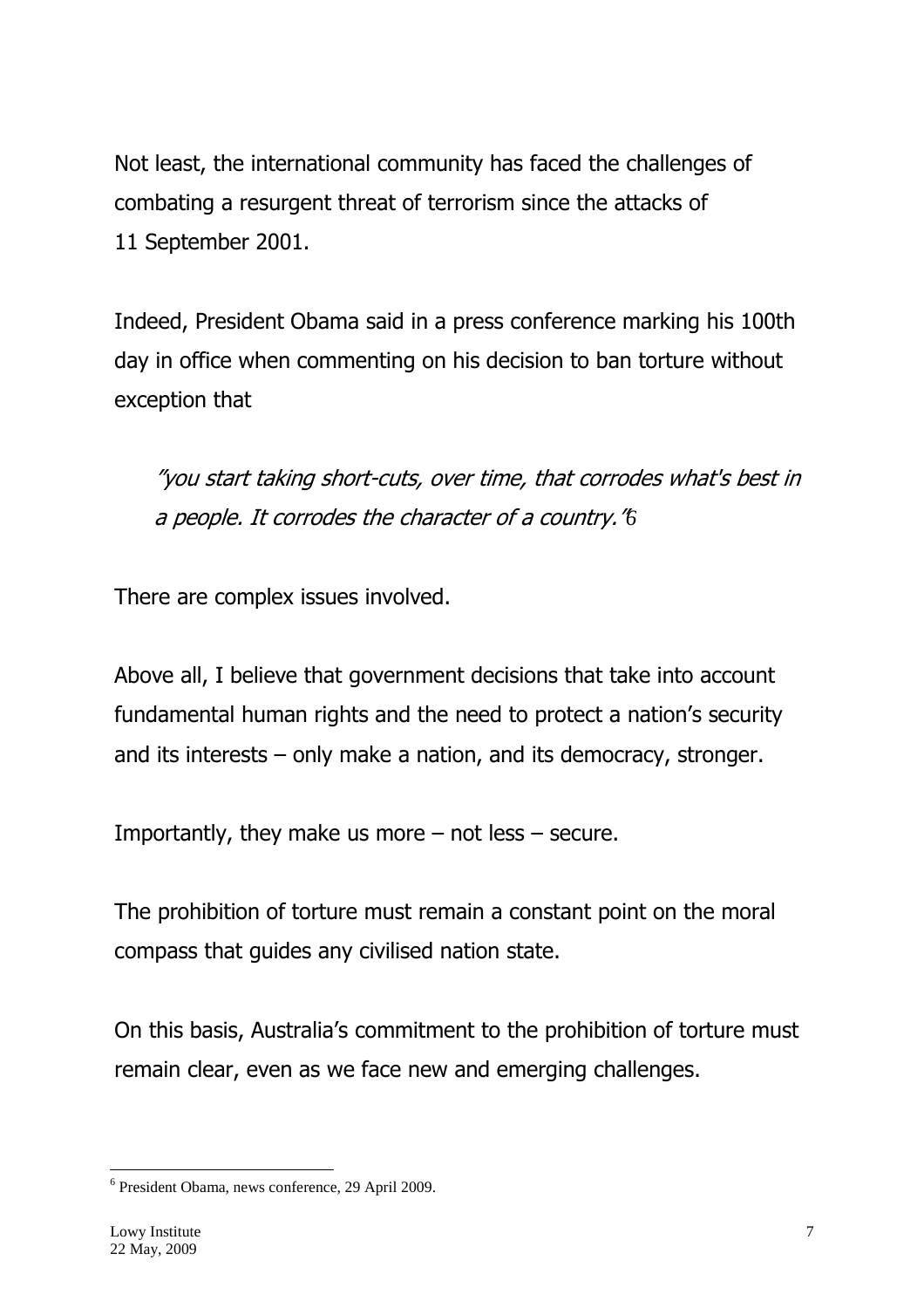Torture compromises a nation's moral leadership and this jeopardises a nation's capacity to combat terrorism and counter extremism.

Torture is an extreme expression of violence and cannot be condoned. It destroys exactly what countries are claiming to defend - the dignity and freedom of human beings.

### **Optional Protocol to the Convention Against Torture**

The Rudd Government believes as part of our commitment to re-engagement with the international human rights community, it is important that Australia also demonstrates its leadership on this issue.

Accordingly, I am pleased to announce today that the Rudd Government has signed the Optional Protocol to the Convention against Torture.

This is a significant development.

The Optional Protocol obliges parties to allow periodic international inspections of its places of detention, and to establish formal mechanisms to enable regular examination of the treatment of persons in places of detention.

We should not be afraid of international accountability in this regard.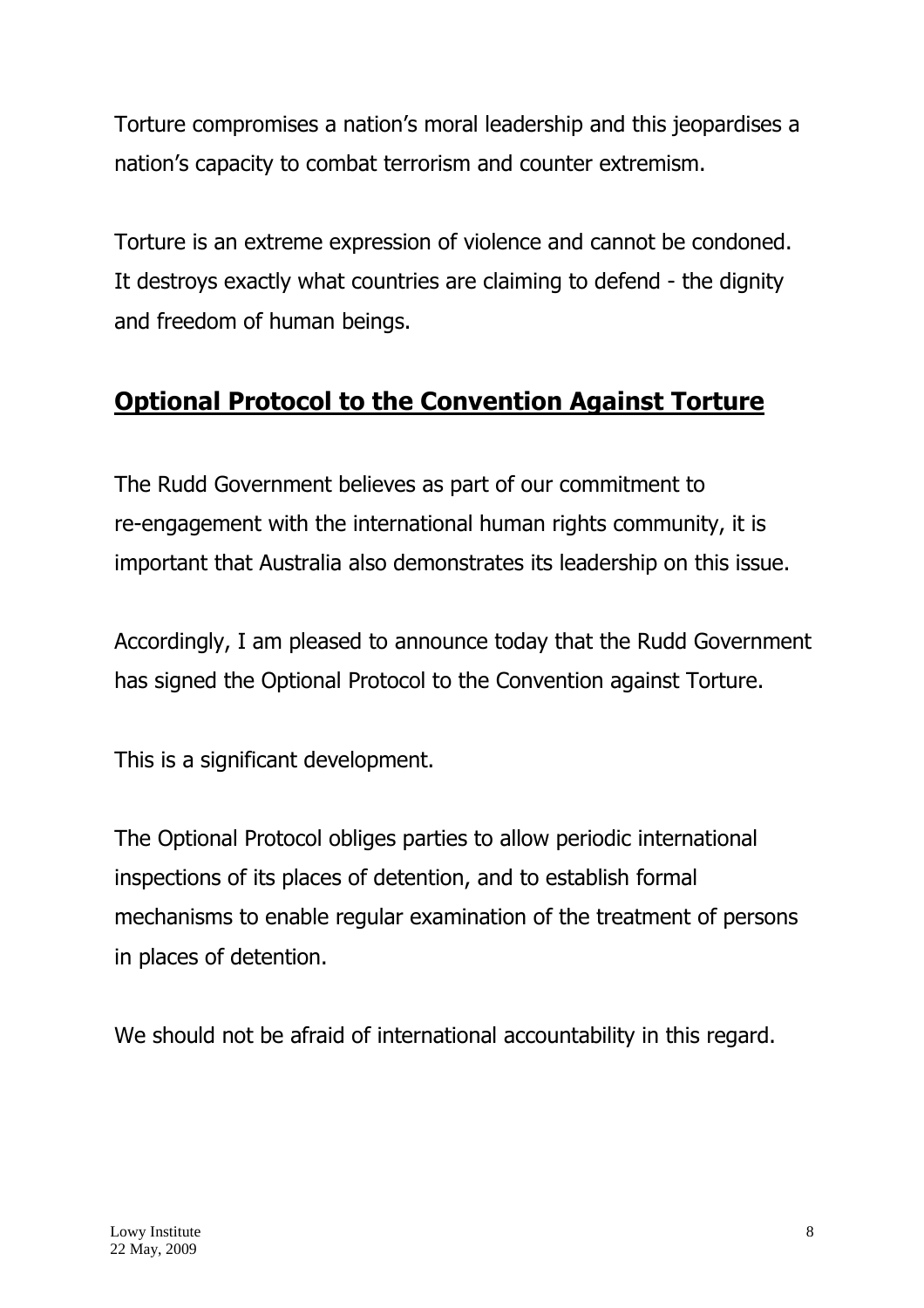Having signed the Optional Protocol, we have signalled our genuine intention to become party to it, joining the United Kingdom, Germany, France, New Zealand and many other countries.

I have been pleased with the initial support of the States and Territories during consultations on the Optional Protocol. I hope we can build on this support as we take the necessary steps to become a party.

In consultation with the States and Territories, mechanisms will be established, as required under the Protocol, to regularly examine at the domestic level the treatment of persons in places of detention.

This will include ensuring that all of our prisons and detention facilities are subject to the monitoring and reporting regimes under the Protocol.

While these steps can't happen overnight, the Government is committed to getting the framework right. And this will complement our existing robust arrangements to ensure all people are treated humanely and in accordance with internationally accepted standards.

#### **Torture Offence**

The Government also thinks that there is more that can be done now to strengthen our domestic laws prohibiting torture.

Australia's domestic criminal laws already contain provisions which, collectively, outlaw all acts that could constitute torture.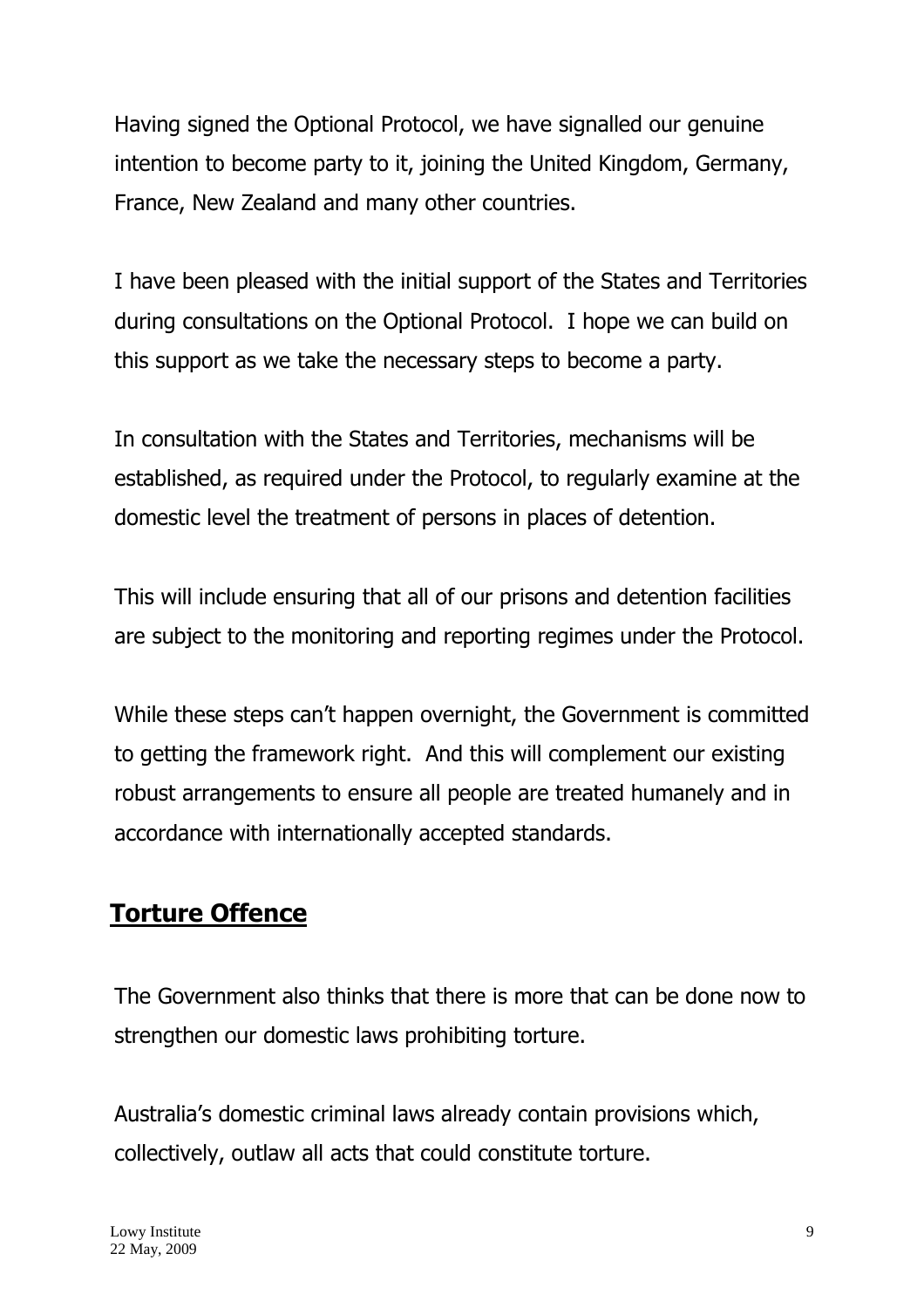However, currently there is no single comprehensive Commonwealth offence that criminalises torture.

The United Nations Committee Against Torture has called upon all nations to enact a specific torture offence.

Last year, I wrote to the States and Territories, to consult with them on the development of Commonwealth legislation to prohibit torture.

Following these consultations, I am pleased to announce that the Government will introduce legislation to create a specific torture offence in Commonwealth law.

And we are contemplating giving the offence extraterritorial application to make torture an offence with respect to acts both within and outside Australia.

#### **Conclusion**

Today I have announced two significant steps that the Government is taking to give effect to the Government's abiding commitment to the prohibition of torture.

These steps are important because actions, in this area, speak louder than words.